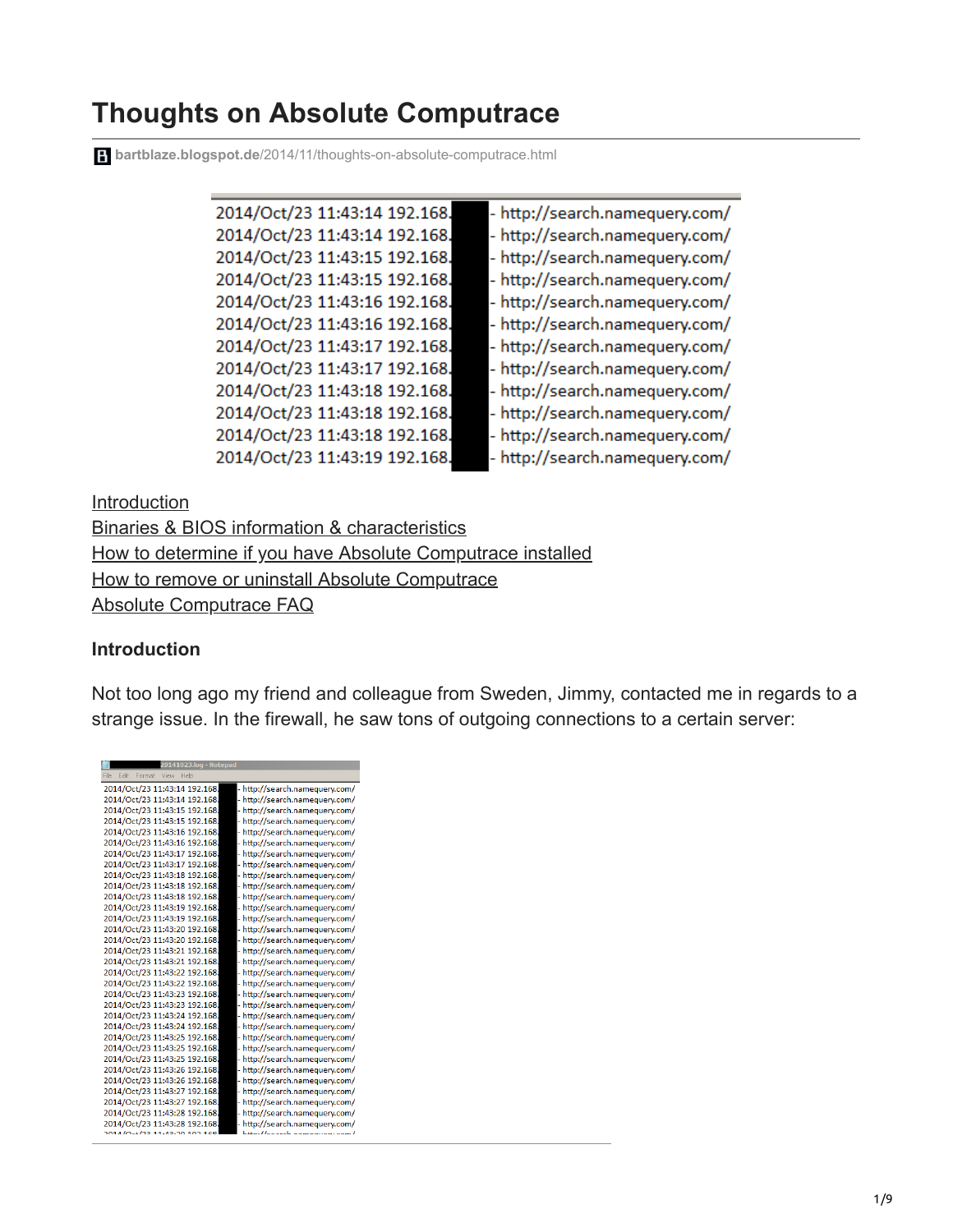*Each second outgoing connection to search.namequery.com*

A quick Google search revealed this was actually part of Absolute's Computrace tool - aka Absolute Persistence. Doesn't ring a bell? Try Lojack. From their website:

**Absolute Persistence** Absolute persistence technology is built into the BIOS or firmware of a device during the manufacturing process. Once activated, customers who purchase these devices benefit from an extra level of security. View a list of devices that support Absolute persistence.

*List of BIOS & firmware compatibi[lity: http://www.absolute.com/en/partners/bios](http://www.absolute.com/en/partners/bios-compatibility)compatibility*

Why would this be an issue? First of all, there has been some excellent research by Anibal Sacco and Alfredo Ortega here: [Deactivate the Rootkit,](http://corelabs.coresecurity.com/index.php?module=Wiki&action=view&type=publication&name=Deactivate_the_Rootkit) in which they describe attacks on BIOS anti-theft technologies, which Absolute also offers. An excerpt from their paper:

*In order to be an effective system, the anti-theft agent must be stealthy, must have complete control of the system, and most importantly, must be highly persistent because wiping of the whole system most often occurs in the case of theft. This activity is also consistent with rootkit behavior, the only difference being that rootkits are generally malicious, while anti-theft technologies act as a form of protection against thieves.*

Secondly, there has been research from Kaspersky as well on the subject, read their blog post here: [Absolute Computrace Revisited](http://securelist.com/analysis/publications/58278/absolute-computrace-revisited/)

I advise you to read their post, as it provides excellent information as well. I'm not going to repeat their research here, as it's pretty extended. What you should remember however:

*While Absolute Software is a legitimate company and information about Computrace product is available on the company's [official website](http://www.absolute.com/ru-ru), the owner of the system claimed he had never installed Absolute Computrace and didn't even know the software was present on his computer. It could be assumed that the software was pre-installed by an OEM manufacturer or reseller company, but according to an Absolute Software [whitepaper](http://www.absolute.com/en/resources/whitepapers/absolute-persistence-technology) this should be done by users or their IT service. Unless you have a private IT service or your PC vendor took care of you, someone else has full access and control over your computer.*

Back to our post. After booting the machine and pressing F1 to access the BIOS settings, we are presented with the following screen: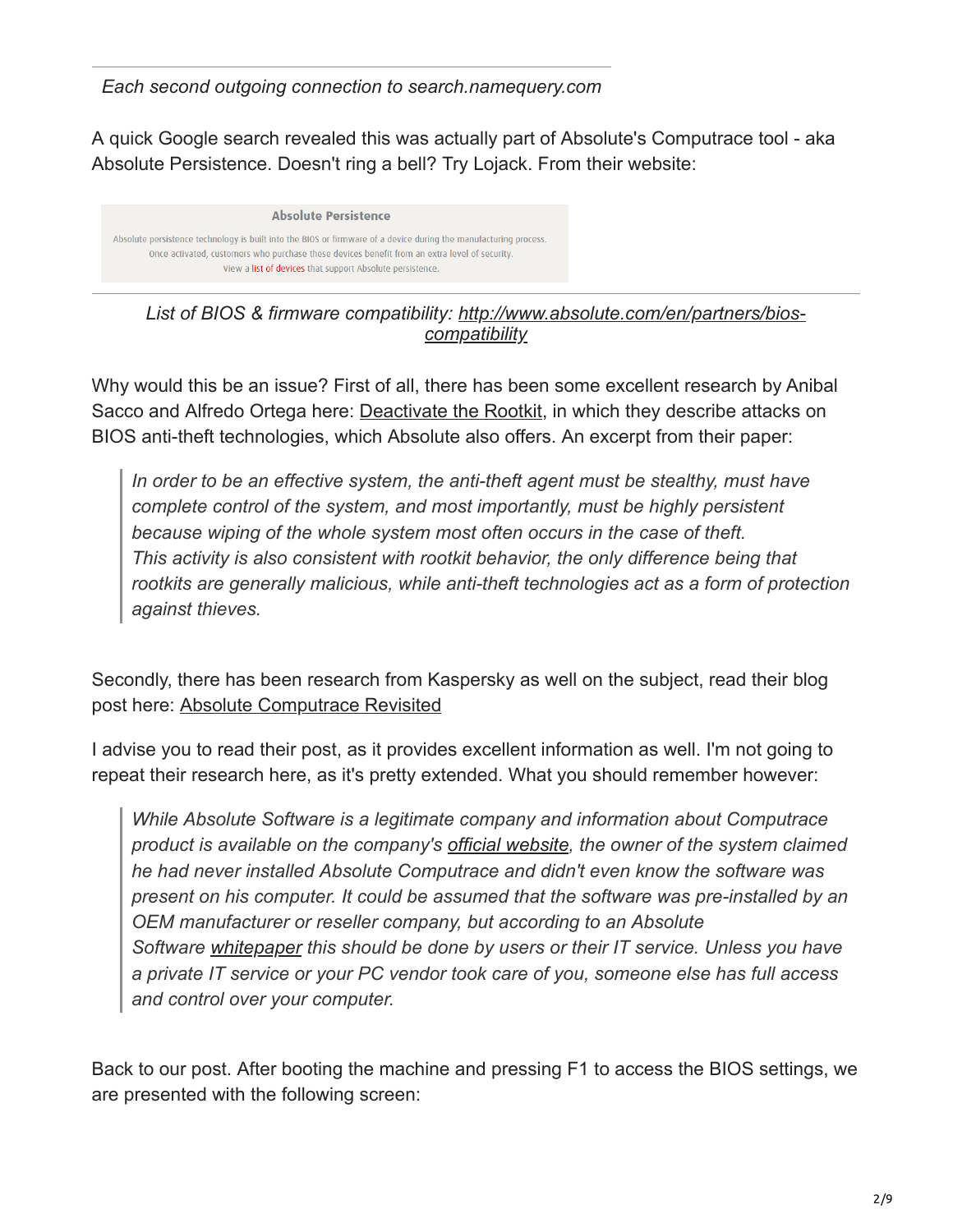

*Lenovo ThinkPad (BIOS version: J9ET58WW)*

This was the initial state of Computrace in the BIOS. The setting was Enabled and the state indicated Not Activated. This suggests Computrace is not active on the machine... Wrong!

The Item Specific Help reads:

*Enables or disables the UEFI interface to activate Computrace module. Computrace is an optional monitoring service from Absolute Software. [Enabled] Enables the Computrace activation. [Disabled] Disables the Computrace activation. [Permanently Disabled] Permanently disables the Computrace activation.*

The machine was freshly bought and the user never ordered, installed or even heard of Computrace software. In this case, the reseller didn't install it either. This leaves the option the manufacterer or a possible previous owner [or someone else] installed Computrace.

... When we want to permanently disable Computrace: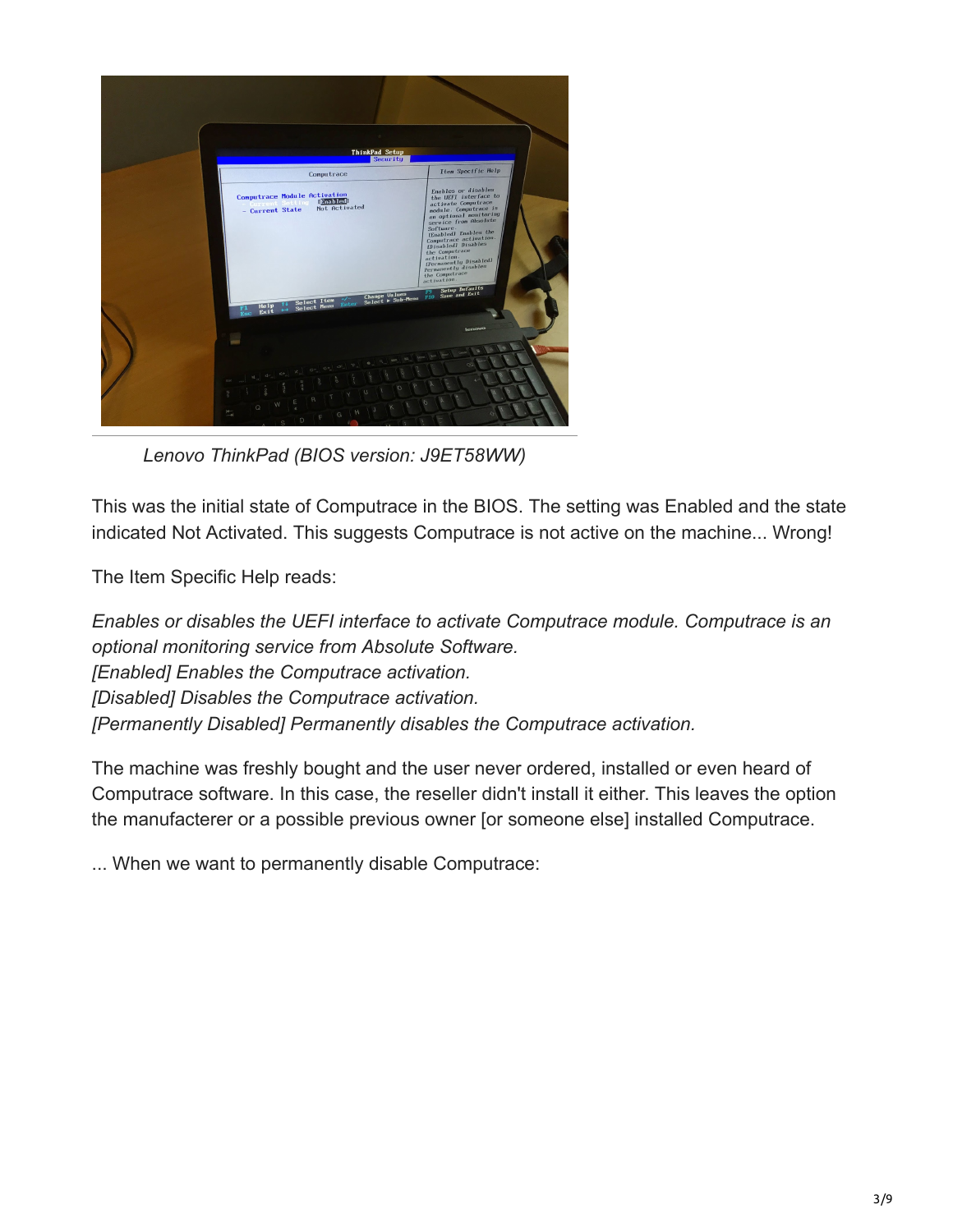

*Computrace module activation warning*

Here comes the fun part: even after permanently disabling the Computrace module, the software was still active and running; contacting the server (*search.namequery.com*) like crazy.

I decided to contact Absolute Software in order to get an answer as to why this behaviour was occurring. Since neither of us are customers, I used the form [here](https://www.absolute.com/en/support/contact/security) to contact them.

After two days I got a reply from their customer service. In reply as to why permanently disabling didn't seem to work:

It is also worth noting that many used or refurbished devices may have motherboards with a Computrace BIOS module that was activated by the previous owner. In these cases, my recommendation would be the following:

1. Obtain and install any missing or outdated HECI\Intel Management\IMEI drivers from the manufacturer. Once these drivers are in place, any potential Absolute software installed on the computer will correctly communicate with the BIOS and it should automatically deactivate itself over the course of a few days.

2. Contact the manufacturer and request a motherboard replacement. Activated motherboards should not be re-sold by manufacturers or retailers if the necessary deactivation steps are not taken first.

Reason for seeing numerous outgoing connections to their server is probably due to their module wanting to receive instructions from the server that the original license should no longer be active, or to download new binaries.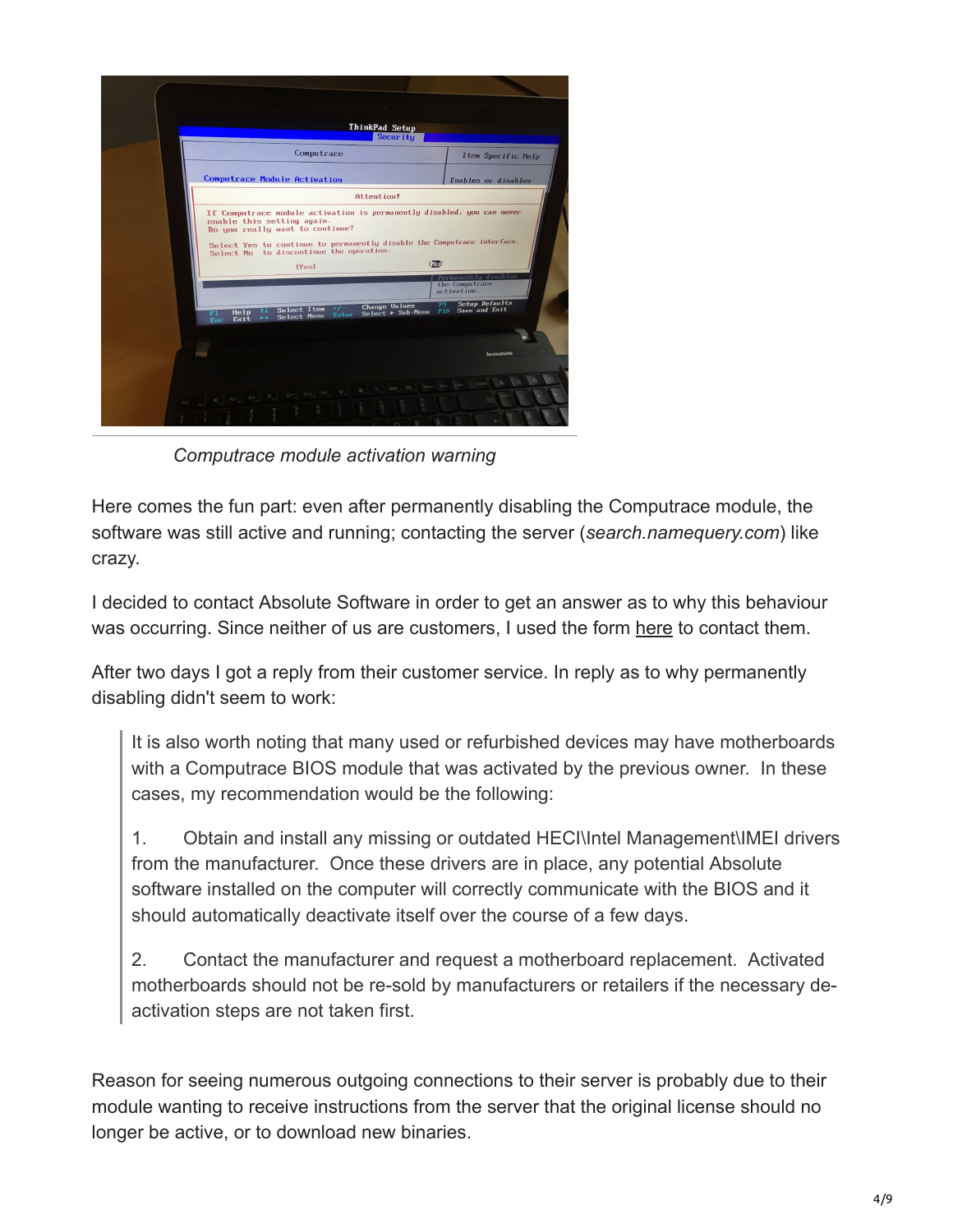# **Binaries & BIOS information & characteristics**

There's already a good list available by Kaspersky which I'm not going to repeat here. You can find that list on [this](http://securelist.com/analysis/publications/58278/absolute-computrace-revisited/#03) link.

However, the following points are worth noting:

Two new binaries (different hashes) have been identified: **ad73c636bb2ead416dfa541a74aea016** (wceprv.dll) **4011590af6f13a42a869ae57d6174f4f** (rpcnetp.exe)

Several files are packed with [UPX](http://upx.sourceforge.net/)

- The wceprv.dll module has a Digital Signature which is issued to *Absolute Software Corp.* Serial Number: **35:ba:ec:87:59:d7:84:62:c3:d2:b7:ff:d4:c4:6e:51**
- Machines will have an altered Master Boot Record ([MBR\)](http://en.wikipedia.org/wiki/Master_boot_record); this is because Computrace parses the MBR and partition table - it writes some data into the sectors before the primary partition. According to the patent ([US 20060272020 A1](http://www.google.co.in/patents/US20060272020)): *In another embodiment, the CLM is stored in a substitute Master Boot Record (MBR), or a combination of the foregoing.*

CLM or Computrace Loader Module is one of Computrace's main modules. (besides the Adaptive Installer Module (AIM) and the Communications Driver Agent (CDA) - see the patent for reference)

## **How to determine if you have Absolute Computrace installed**

First things first: check in the BIOS if there's a mention of Absolute Computrace somewhere: (re)boot your machine and access the BIOS with one of the Function keys on your keyboard.

Typically, this is **F2**, but may differ. See here for a complete list: [BIOS Setup Utility Access Keys for Popular Computer Systems](http://pcsupport.about.com/od/fixtheproblem/a/biosaccess_pc.htm)

Secondly, see if any of the files mentioned in Kasperky's blog post are running or exist on the file system. For the full list see [here](http://securelist.com/analysis/publications/58278/absolute-computrace-revisited/#17), but keep in mind the two new additional hashes added above.

Note that new hashes may pop-up as well.

Thirdly, network activity as mentioned in above blog post. (but mainly to *search.namequery.com* or *209.53.113.223*)

#### **How to remove or uninstall Absolute Computrace**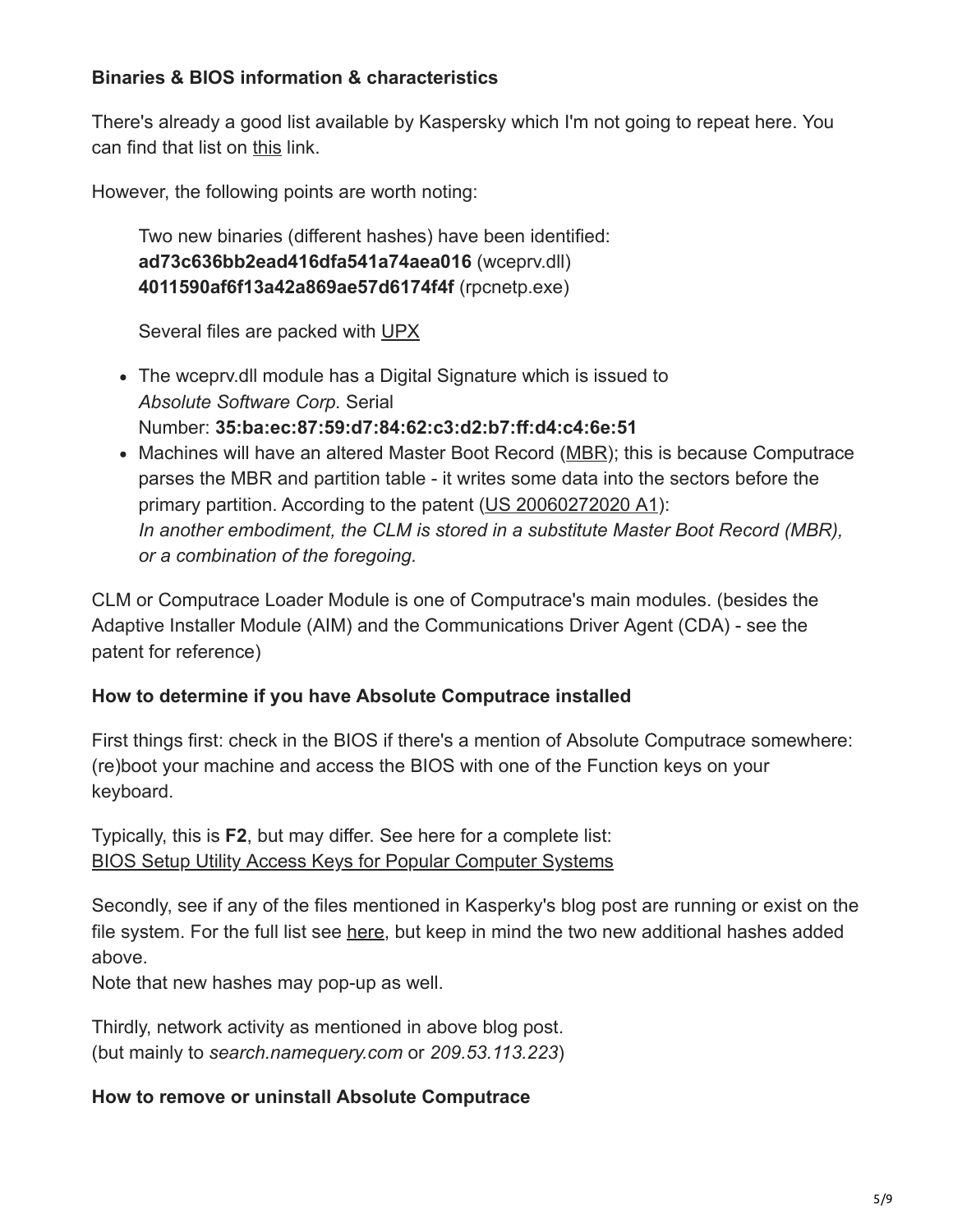I won't provide any specific information on how to remove or uninstall Computrace, as its main purpose is still - and I quote:

*[...] to perform preemptive and reactive security measures to safeguard a missing, lost, or stolen device and the data it contains. With Computrace Mobile you can determine the location of the device and whether or not it's on the move. You can also freeze it to prevent unauthorized access and send a message to the user to validate the status of the device. If the device contains important information, you can remotely retrieve files or delete them immediately. And you can generate an audit log of the data that's been removed so you can prove compliance with corporate and government regulations.*

However, should you have bought (what you believe is) a new machine and it is apparent Computrace is active, download the latest drivers fit for your system: [Download BIOS drivers](http://drivers.softpedia.com/get/BIOS/) Also find information on [How to Update Your Computer's BIOS.](http://www.wikihow.com/Update-Your-Computer%27s-BIOS)

When correctly executed and the option for Computrace in the BIOS is set to Permanently Disabled, it should correctly disable itself - **taken into account the original license has expired or the original owner deactivated it**, if existent.

Another option would be to request a motherboard replacement for your machine, as suggested above. Additionally you may reinstall the Operating System afterwards.

## **Absolute Computrace FAQ**

**Is Computrace malicious?** No.

## **Which devices does Computrace support and may be installed on?**

- Android 2.3 and later
- · BlackBerry® Mobile Versions 4.5 and later
- Internet connection
- \* Linux: Ubuntu 14.04 and Debian 7
- . Mac® OS X 10.6 and later
- · Symbian S60 Third Edition and later
- Windows® 7™ (32 & 64-bit versions)
- Windows® 8™ (32 & 64-bit versions)
- · Windows® 2000
- \* Windows Mobile® 5, 6, 6.1, 6.2, and 6.5
- Windows® Server 2003
- \* Windows® Server 2008
- Windows® Vista™ (32 & 64-bit versions)
- Windows® XP® (32-bit only)

([Source\)](http://www.absolute.com/en/resources/datasheets/absolute-computrace-mobile)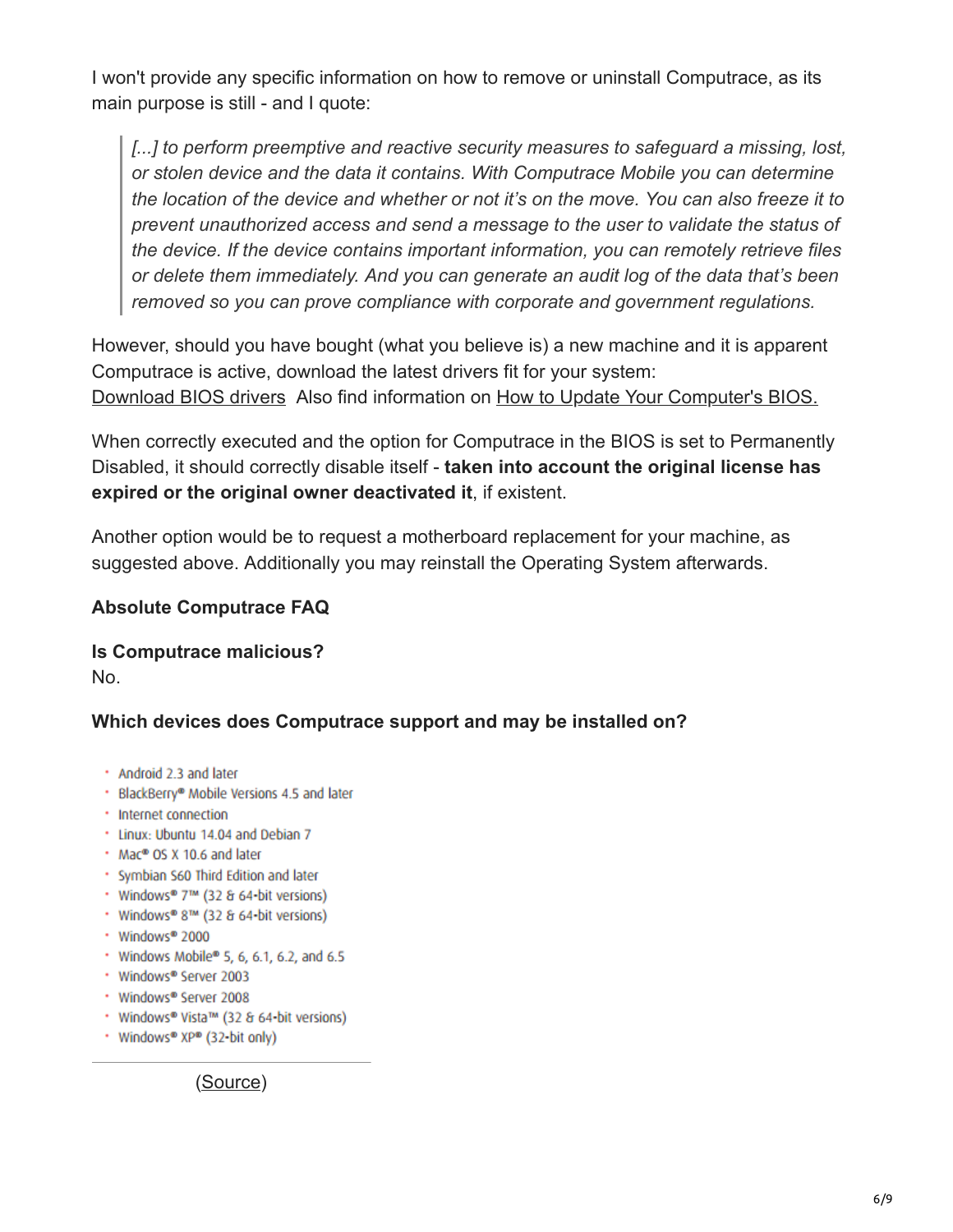So yes, it's possible Computrace is installed on any other of your (mobile) devices. If you're looking for pointers, once again look for outbound connections to \*.namequery.com or \*.absolute.com.

## **Which firmware or BIOS brands does Computrace support and may be installed on?**

- Acer
- Apple
- ASUS
- Daten
- DELL
- Fujitsu
- GammaTech
- General Dynamics Itronix
- Getac
- $\cdot$  HP
- Lenovo
- Microsoft
- Motion
- NEC
- Panasonic
- Samsung
- Sony
- Toshiba
- Winmate
- Xplore Technologies

## **How recent was the Computrace agent variant you found?**

I added this question as to compare it with Kaspersky's binary- which was compiled in June 2012

| $r$ pcnetp.exe_                                                                                                | <b>4FRO</b>                                                                                                                                                                           | PE                                                                                                           | www.hiew.ru<br>.00400000                                                                                         |
|----------------------------------------------------------------------------------------------------------------|---------------------------------------------------------------------------------------------------------------------------------------------------------------------------------------|--------------------------------------------------------------------------------------------------------------|------------------------------------------------------------------------------------------------------------------|
| . АА4ААААА :<br>$\overline{00}$<br>: 00400010.<br>80<br>.00400020                                              | $PA - A1$<br><b>ADI 5A</b><br><b>ии</b><br><b>ИЙ АИ-И4 ИИ</b><br>R <sub>4</sub><br>CB<br>00-00<br>00 00<br>-00<br>00 00 00-00 00<br><b>DD</b><br>00 00-00                             | 00-FF FF 06<br>-01<br>00-40 00<br>$00 - 00$<br><b>DD</b><br>-00<br><b>DD</b><br>00-00<br><b>DD</b>           | ïZ◆<br>Θ<br>Θ<br>6A<br>±.i<br>۰<br>-00<br>0Ø<br>e<br>ार<br><b>DD</b><br><b>DD</b>                                |
| . ៙<br>. 0<br>Linker version<br>Image version<br>$\frac{1}{9}$<br>Entry point<br>Size of image<br>Base of code | Count of sections<br>Symbol table 000000001000000001<br>Size of optional header<br><b>00E0</b><br>10.00<br>$\begin{array}{@{}c@{}} 0.00 \end{array}$<br>Size of init data<br>00000000 | $\overline{4}$<br>Machine.<br>Magic optional header<br>Size of uninit data<br>Size of header<br>Base of data | Inta1386<br>Wed May 30 18:50:14 2012<br><b>BULLEUM</b><br>00000000<br>00000400<br>00005000                       |
| Й<br>Image base<br>Stack<br>Checksum                                                                           | e 00008000<br>90001000 با 00001000<br>90400000 00400000<br>Section alignment 00001000<br>00100000/00001000<br>00000000                                                                | Subsystem<br>File alignment<br>Heap <b>Alexander</b><br>Number of dirs                                       | <b>GUI</b><br>00000200<br>00100000/00001000<br>16                                                                |
| . АА4АА15А:<br>00<br><b>DØ</b><br>-00400160.<br>2Flags<br>i He Lu                                              | 36.<br><b>ПА-ПА</b><br>па-па<br>ЙЙ<br>R <sub>4</sub><br>ЙΜ<br><b>DØ</b><br>00<br><b>DØ</b><br>$00 - 20$<br><b>DD</b><br><b>BEdit</b>                                                  | nи<br>па-па<br><b>PU</b><br>ЙЙ<br>60-2E 64 61 74-61 00                                                       | .text<br>114<br>ЙЙ<br>00<br>6<br>-00<br><b>DO</b><br>.data<br>4GoHdr 5Entry 6ObjTb1 7Import 801dHdr 9Export10Dir |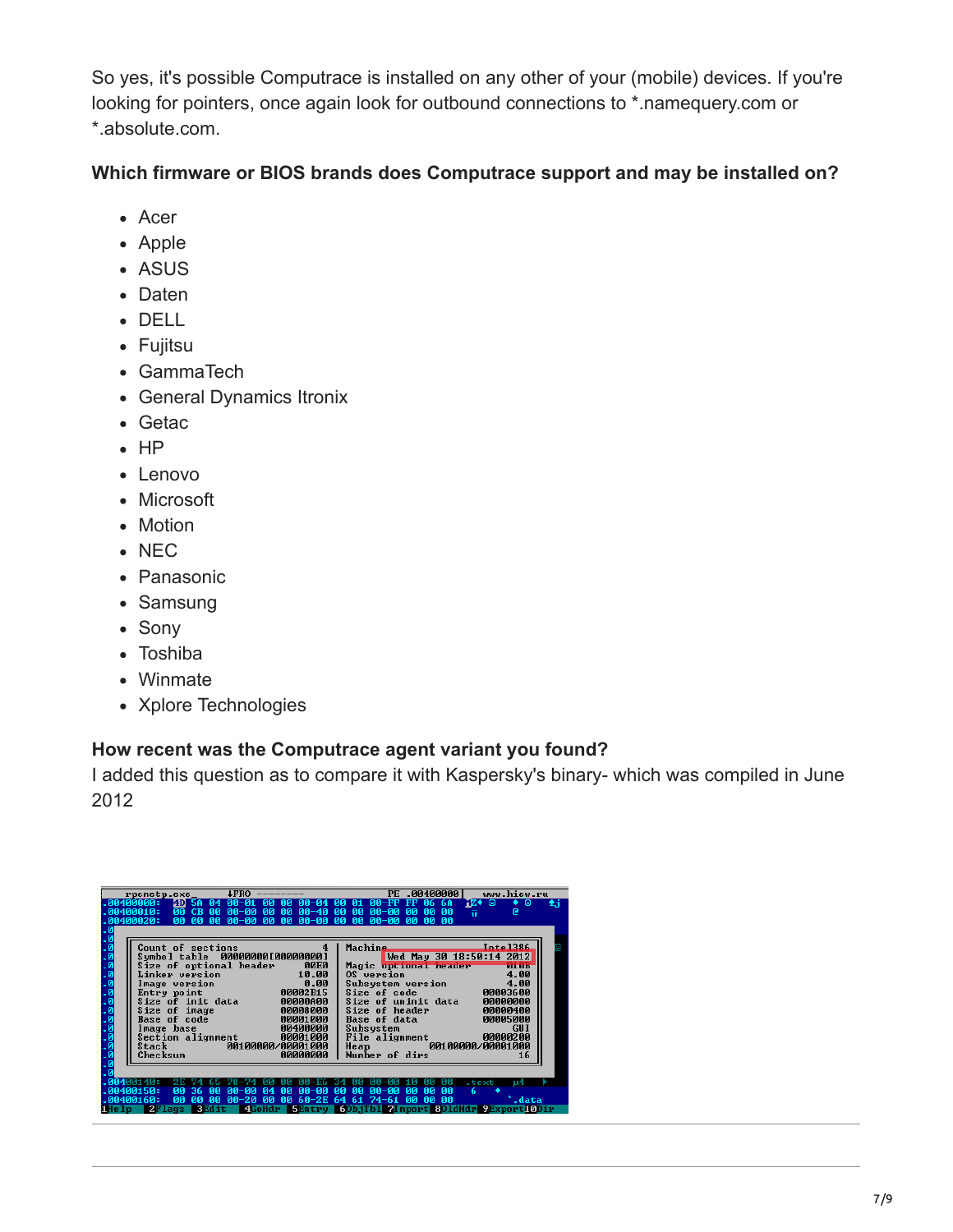#### *This variant of the Computrace agent was compiled in May 2012 (assuming it's not altered)*

Another version of Computrace was found. Note that this is possibly due to small updates of the loader or agent module.

# **Will flashing the BIOS remove Computrace?**

No, as it resides in a non-flashable portion of the BIOS.

**Will downloading the latest BIOS drivers for my machine remove Computrace?** See "How to remove or uninstall Absolute Computrace".

**I'd like to see more information about my BIOS/EFI/coreboot/firmware/optionROM.** You can use the excellent tool [flashrom](http://flashrom.org/Flashrom). If you are using anything but Windows, Anibal and Alfredo have also written a Python program to to dump the BIOS firmware and search for a CompuTrace Option ROM: [dumpComputrace.py](http://corelabs.coresecurity.com/index.php?module=Wiki&action=attachment&type=publication&page=Deactivate_the_Rootkit&file=dumpComputrace.py) (*Note*: you'll need to apt-get flashRom/dmiDecode/UPX)

# **What if I'm a customer of Computrace and have doubts or want more information?**

Best thing to do is call them directly: *+00 1 877 337 0337* (US number), choose option #1. The general number in Europe is: *+44 118 902 2005* and for Asia: *+65 6595 4594*

More information on how to contact them as existing customer can be found here: [Absolute Software Support](https://www.absolute.com/en/support/absolute-computrace)

**What if I'm not a customer of Computrace and have doubts or want more information?** [You can still use the numbers above if you like, or you can use the Absolute Software](https://www.absolute.com/en/support/contact/security) Contact Form.

**What if I suspect I bought a stolen machine which has Computrace installed?**

Contact Absolute Software (see above)! They will set up a case together with you and law enforcement.

# **Is there similar software out there like Computrace?**

Yes, but it is not exactly the same as Computrace. An example is [Prey](https://preyproject.com/). Another example is Intel's Anti-Theft Technology - which apparently will cease to exist in January 2015. *Source*:

# [Intel Anti-Theft Service FAQ](http://www.intel.com/content/www/us/en/architecture-and-technology/anti-theft/intel-anti-theft-service-faq.html)

Nowadays, most Antivirus vendors also offer some form of anti-theft. For more information, refer to the corresponding websites of the vendors.

# **Why did you decide to write this blog post?**

To provide even more additional & useful information, as well as out of sheer interest.